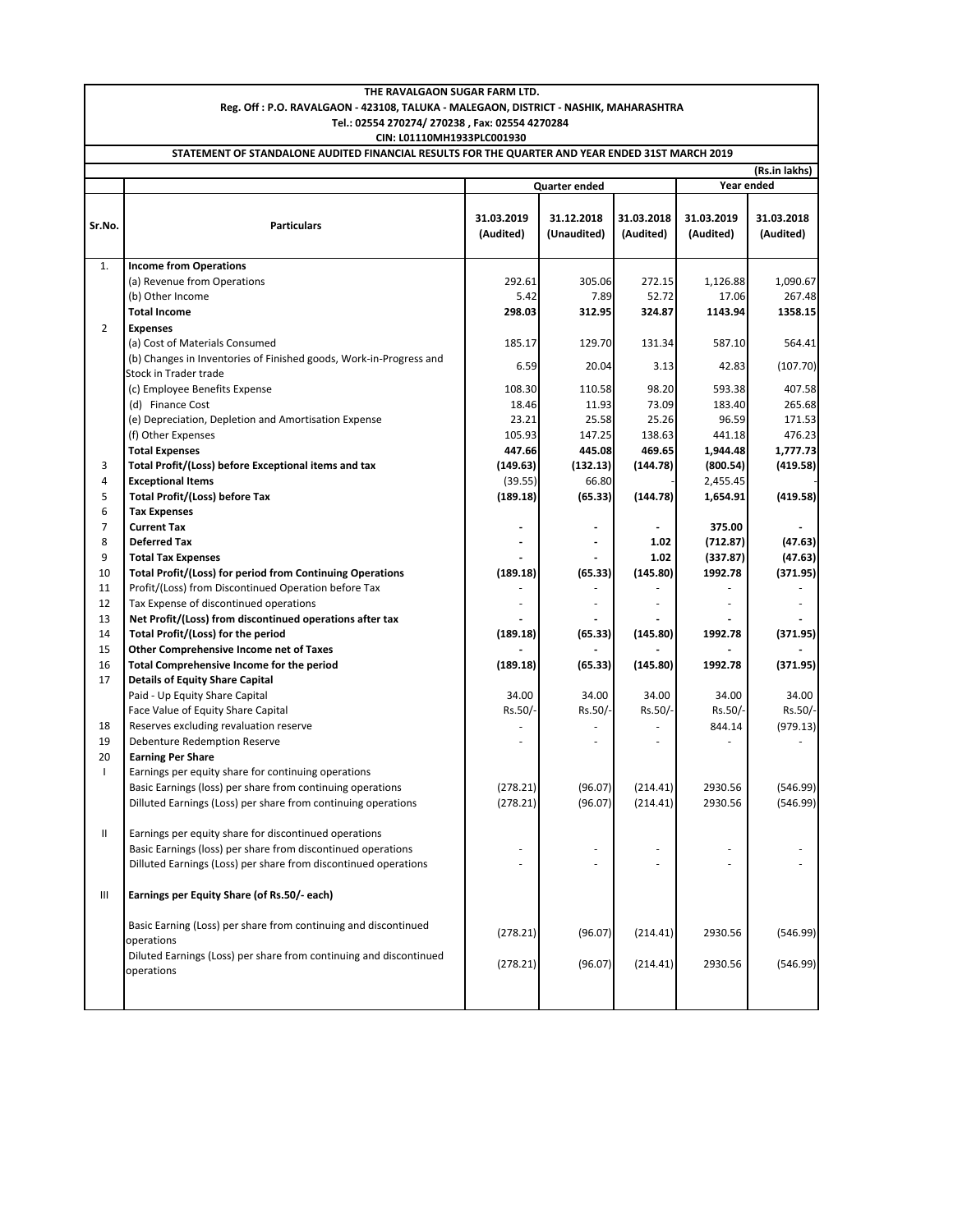**Notes:**

- 1 The above audited standalone financial results have been reviewed by the Audit Committee and taken on record by the Board of Directors at it's meeting held on 07- Aug-19
- 2 During the quarter ended 31-Mar-2019 no investor complaints were received and no complaint was pending at the beginning and at the end of the period.
- 3 The above results for quarter and year ended on 31st March, 2019 have been prepared in accordance with the Companies (Indian Accounting Standards) Rules 2015 (Ind AS), prescribed uder section 133 of the Companies Act, 2013 and other recognised accounting practices and policies to the extent applicable. Begining as on 1st April, 2017, the Company has first time adopted Ind AS with a transition date of 1st April, 2016.
- 4 This statement is as per regulation 33 of SEBI (Listing Obligations and Disclosure Requirements) Regulations, 2015
- 5 The company had two reportable segments in the form of sugar and confectionery. But the sugar factory was not operating since FY 2013-14. It was subsequently sold this September. Similiarly the candy sugar plant has not been in operation since FY 2004-05 and this was sold during the third quarter. In view of these sales, separate segmented results are not given.
- 6 Exceptional Items :
	- During the second quarter ending 30-Sep-2018, the company had sold its sugar factory alongwith the corresponding land, the effect of this appears under exceptional item.
- 7 Exceptional Items :

During the third quarter ending 31-Dec-2018, the company had sold its candy sugar plant , the effect of this appears under exceptional item.

- 8 The figures for the quarter ended 31-Mar-2019 are balancing figures between audited figures in respect of full financial year and the year to date figures up to third quarter of financial year.Figures for the earlier period/ year have been regrouped and restated wherever necessary.
- 9 The reconciliation of net profit or loss reported in accordance with Indian GAAP to total comprehensive income in accordance with IND AS is given below:

|                                                       | Quarter ended |             |            | Year ended |            |
|-------------------------------------------------------|---------------|-------------|------------|------------|------------|
| Description                                           | 31.03.2019    | 31.12.2018  | 31.03.2018 | 31.03.2019 | 31.03.2018 |
|                                                       | (Audited)     | (Unaudited) | (Audited)  | (Audited)  | (Audited)  |
|                                                       |               |             |            |            |            |
| Net profit/loss as per Indian GAAP                    | (189.18)      | (65.33)     | (145.80)   | 1992.78    | (371.95)   |
| Add: On account of unwinding of Interest              |               |             |            |            |            |
| Add: Adjustment on account of constructive obligation |               |             |            |            |            |
| Net profit/loss as per Ind AS                         | (189.18)      | (65.33)     | (145.80)   | 1,992.78   | (371.95)   |
| Other comprehensive income (Net of Tax)               |               |             |            | ۰.         |            |
| Total Comprehensive Income/Loss                       | (189.18)      | (65.33)     | (145.80)   | 1,992.78   | (371.95)   |

Place : Mumbai **H. B. Doshi** Date : 7-Aug-2019 Chairman and Managing Director